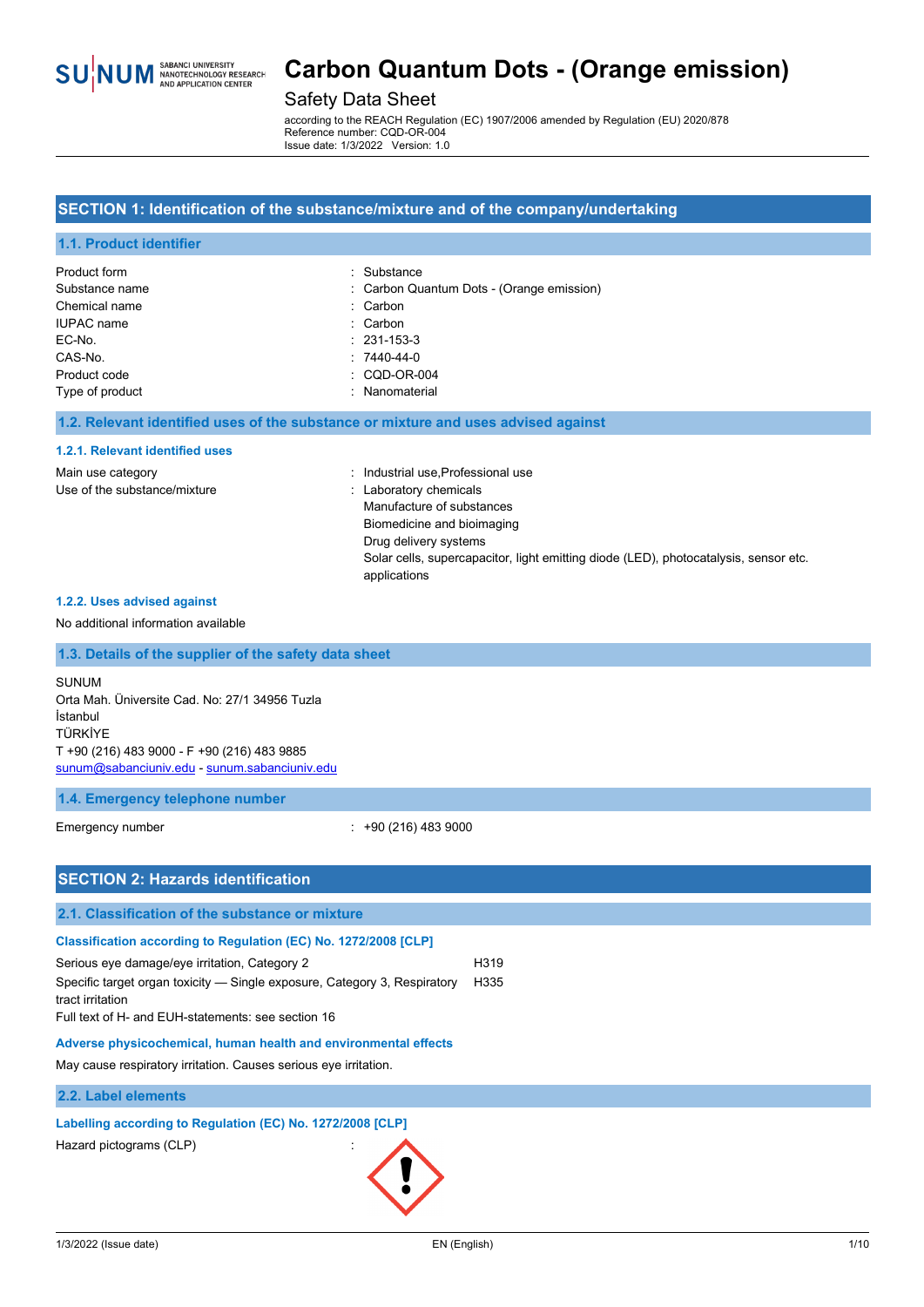## Safety Data Sheet

according to the REACH Regulation (EC) 1907/2006 amended by Regulation (EU) 2020/878

|                                | GHS07                                                                                  |
|--------------------------------|----------------------------------------------------------------------------------------|
| Signal word (CLP)              | : Warning                                                                              |
| Hazard statements (CLP)        | : H319 - Causes serious eye irritation.                                                |
|                                | H335 - May cause respiratory irritation.                                               |
| Precautionary statements (CLP) | : P261 - Avoid breathing dust/fume/gas/mist/vapours/spray.                             |
|                                | P280 - Wear protective gloves, protective clothing, eye protection, face protection.   |
|                                | P304+P340 - IF INHALED: Remove person to fresh air and keep comfortable for breathing. |
|                                | P305+P351+P338 - IF IN EYES: Rinse cautiously with water for several minutes. Remove   |
|                                | contact lenses, if present and easy to do. Continue rinsing.                           |
|                                | P312 - Call a POISON CENTRE or doctor if you feel unwell.                              |
|                                | P501 - Dispose of contents and container to an approved waste disposal plant.          |

### **2.3. Other hazards**

No additional information available

| <b>SECTION 3: Composition/information on ingredients</b> |  |
|----------------------------------------------------------|--|
|----------------------------------------------------------|--|

#### **3.1. Substances**

| <b>Name</b> | <b>Product identifier</b>               | <b>Conc.</b><br>(% w/w) | <b>Classification according to</b><br><b>Regulation (EC) No. 1272/2008</b><br><b>ICLP1</b> |
|-------------|-----------------------------------------|-------------------------|--------------------------------------------------------------------------------------------|
| Carbon      | CAS-No.: 7440-44-0<br>EC-No.: 231-153-3 | 100                     | Eye Irrit. 2, H319<br>STOT SE 3. H335                                                      |

Full text of H- and EUH-statements: see section 16

#### **3.2. Mixtures**

Not applicable

| <b>SECTION 4: First aid measures</b>                                                                        |                                                                                                                                                                                     |
|-------------------------------------------------------------------------------------------------------------|-------------------------------------------------------------------------------------------------------------------------------------------------------------------------------------|
| 4.1. Description of first aid measures                                                                      |                                                                                                                                                                                     |
| First-aid measures general                                                                                  | : Call a poison center or a doctor if you feel unwell. In all cases of doubt, or when symptoms<br>persist, seek medical attention.                                                  |
| First-aid measures after inhalation                                                                         | : Remove person to fresh air and keep comfortable for breathing. Call a poison center or a<br>doctor if you feel unwell.                                                            |
| First-aid measures after skin contact                                                                       | : Wash skin with plenty of water.                                                                                                                                                   |
| First-aid measures after eye contact                                                                        | : Rinse cautiously with water for several minutes. Remove contact lenses, if present and easy<br>to do. Continue rinsing. If eye irritation persists: Get medical advice/attention. |
| First-aid measures after ingestion                                                                          | : Never give anything by mouth to an unconscious person. Do not induce vomiting. Call a<br>poison center or a doctor if you feel unwell.                                            |
| 4.2. Most important symptoms and effects, both acute and delayed                                            |                                                                                                                                                                                     |
| Symptoms/effects after inhalation<br>Symptoms/effects after eye contact<br>Symptoms/effects after ingestion | : May cause respiratory irritation.<br>: Eye irritation. redness, itching, tears. Blurred vision.<br>: Gastrointestinal complaints.                                                 |
|                                                                                                             | 4.3. Indication of any immediate medical attention and special treatment needed                                                                                                     |

Treat symptomatically.

| <b>SECTION 5: Firefighting measures</b>                        |                                                                                                                                                           |
|----------------------------------------------------------------|-----------------------------------------------------------------------------------------------------------------------------------------------------------|
| 5.1. Extinguishing media                                       |                                                                                                                                                           |
| Suitable extinguishing media<br>Unsuitable extinguishing media | : Water spray. Dry chemical powder, alcohol-resistant foam, carbon dioxide (CO2).<br>: Do not use a solid water stream as it may scatter and spread fire. |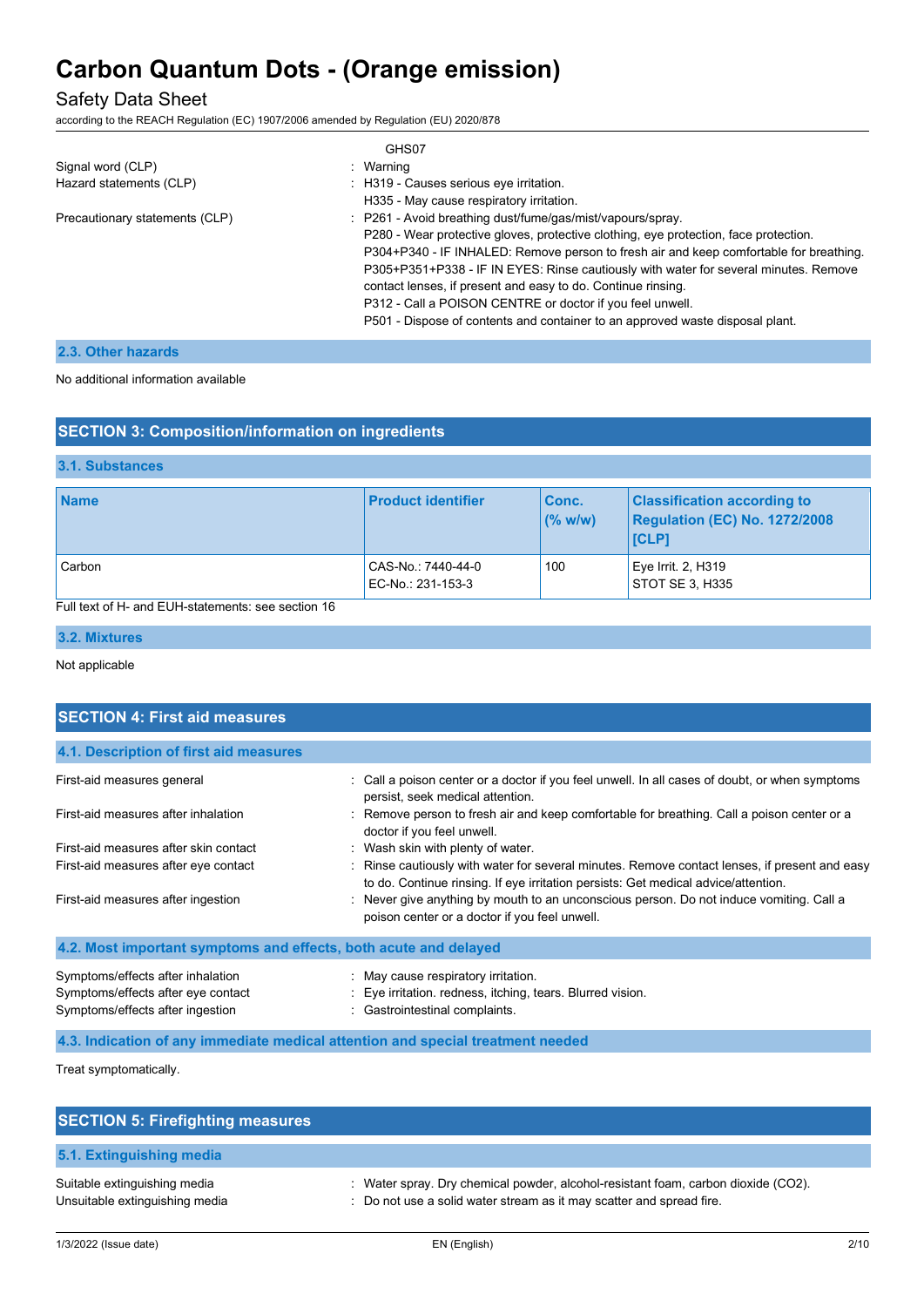## Safety Data Sheet

according to the REACH Regulation (EC) 1907/2006 amended by Regulation (EU) 2020/878

| 5.2. Special hazards arising from the substance or mixture                                                        |                                                                                                                                                                                                                                                                         |
|-------------------------------------------------------------------------------------------------------------------|-------------------------------------------------------------------------------------------------------------------------------------------------------------------------------------------------------------------------------------------------------------------------|
| Fire hazard<br>Explosion hazard<br>Reactivity in case of fire<br>Hazardous decomposition products in case of fire | Contact with combustible material may cause fire.<br>t.<br>Risk of explosion if heated under confinement.<br>: On combustion, forms: carbon oxides (CO and CO2).<br>: On heating or during combustion : Toxic fumes may be released.                                    |
| 5.3. Advice for firefighters                                                                                      |                                                                                                                                                                                                                                                                         |
| Precautionary measures fire                                                                                       | : Keep away from combustible materials. Keep container closed when not in use. Approach<br>from upwind.                                                                                                                                                                 |
| Firefighting instructions                                                                                         | Exercise caution when fighting any chemical fire. Keep upwind. Do not enter fire area<br>without proper protective equipment, including respiratory protection. Eliminate all ignition<br>sources if safe to do so. Contain the extinguishing fluids by bunding.        |
| Protection during firefighting                                                                                    | Do not attempt to take action without suitable protective equipment. Self-contained<br>breathing apparatus. Complete protective clothing.                                                                                                                               |
| Other information                                                                                                 | Do not allow run-off from fire fighting to enter drains or water courses. Notify authorities if<br>product enters sewers or public waters. High temperature decomposition products are<br>harmful by inhalation. Inhalation of vapour can cause breathing difficulties. |

| <b>SECTION 6: Accidental release measures</b>                            |                                                                                                                                                                                                                                                                                                                |  |
|--------------------------------------------------------------------------|----------------------------------------------------------------------------------------------------------------------------------------------------------------------------------------------------------------------------------------------------------------------------------------------------------------|--|
| 6.1. Personal precautions, protective equipment and emergency procedures |                                                                                                                                                                                                                                                                                                                |  |
| General measures                                                         | : Keep public away from danger area.                                                                                                                                                                                                                                                                           |  |
| 6.1.1. For non-emergency personnel                                       |                                                                                                                                                                                                                                                                                                                |  |
| Protective equipment<br>Emergency procedures                             | : For further information refer to section 8: "Exposure controls/personal protection".<br>: Ventilate spillage area. Avoid breathing dust/fume/gas/mist/vapours/spray. Avoid contact<br>with skin and eyes. Do not touch or walk on the spilled product. Notify fire brigade and<br>environmental authorities. |  |
| 6.1.2. For emergency responders                                          |                                                                                                                                                                                                                                                                                                                |  |
| Protective equipment<br>Emergency procedures                             | : Do not attempt to take action without suitable protective equipment. For further information<br>refer to section 8: "Exposure controls/personal protection".<br>: Evacuate unnecessary personnel. Equip cleanup crew with proper protection. Stop leak if                                                    |  |
| <b>6.2. Environmental precautions</b>                                    | safe to do so. Prevent from entering sewers, basements and workpits, or any place where<br>its accumulation can be dangerous.                                                                                                                                                                                  |  |

Avoid release to the environment.

| 6.3. Methods and material for containment and cleaning up |                                                                                                                                                                                                                                                             |  |
|-----------------------------------------------------------|-------------------------------------------------------------------------------------------------------------------------------------------------------------------------------------------------------------------------------------------------------------|--|
| For containment                                           | : Do not touch or walk on the spilled product.                                                                                                                                                                                                              |  |
| Methods for cleaning up                                   | : Soak up spills with inert solids, such as clay or diatomaceous earth as soon as possible.<br>Take up mechanically (sweeping, shovelling) and collect in suitable container for disposal.<br>Notify authorities if product enters sewers or public waters. |  |
| Other information                                         | Dispose of materials or solid residues at an authorized site.                                                                                                                                                                                               |  |
| 6.4. Reference to other sections                          |                                                                                                                                                                                                                                                             |  |

Concerning personal protective equipment to use, see section 8. Concerning disposal elimination after cleaning, see section 13.

| <b>SECTION 7: Handling and storage</b> |                                                                                                                                                                                 |
|----------------------------------------|---------------------------------------------------------------------------------------------------------------------------------------------------------------------------------|
| 7.1. Precautions for safe handling     |                                                                                                                                                                                 |
| Additional hazards when processed      | : Take all necessary technical measures to avoid or minimize the release of the product on<br>the workplace.                                                                    |
| Precautions for safe handling          | : Use only outdoors or in a well-ventilated area. Avoid breathing<br>dust/fume/gas/mist/vapours/spray. Avoid contact with skin and eyes. Wear personal<br>protective equipment. |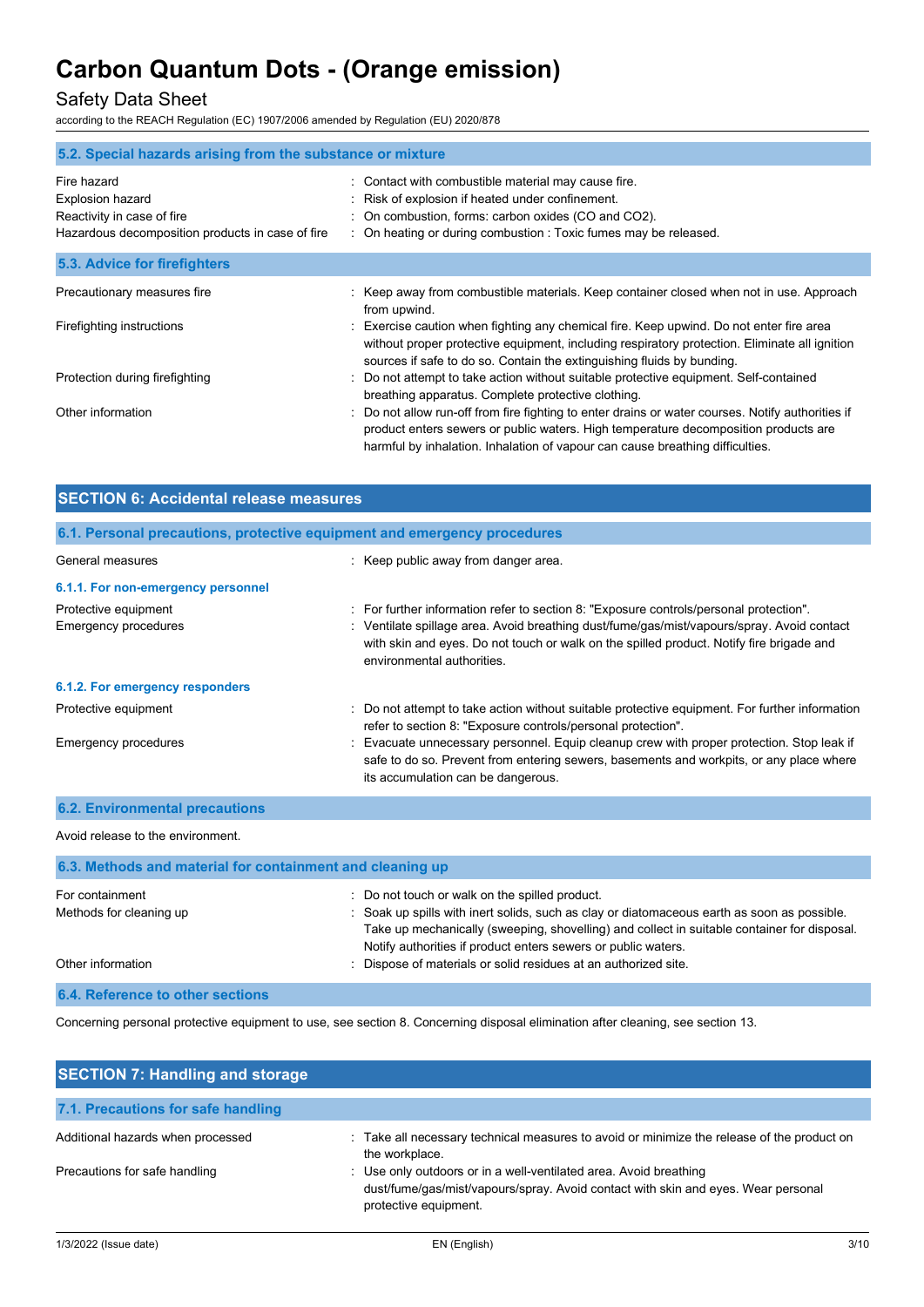## Safety Data Sheet

according to the REACH Regulation (EC) 1907/2006 amended by Regulation (EU) 2020/878

| Hygiene measures                                                  | : Do not eat, drink or smoke when using this product. Always wash hands after handling the<br>product.                                                      |
|-------------------------------------------------------------------|-------------------------------------------------------------------------------------------------------------------------------------------------------------|
| 7.2. Conditions for safe storage, including any incompatibilities |                                                                                                                                                             |
| <b>Technical measures</b>                                         | : Comply with applicable regulations.                                                                                                                       |
| Storage conditions                                                | : Store locked up. Store in a well-ventilated place. Keep container tightly closed. Keep only in<br>the original container in a cool well ventilated place. |
| Incompatible products                                             | : Strong acids. Strong bases. Strong oxidizing agents.                                                                                                      |
| Incompatible materials                                            | : Extremely high or low temperatures.                                                                                                                       |
| Heat and ignition sources                                         | : Keep away from heat and direct sunlight. Keep away from sources of ignition.                                                                              |
| Information on mixed storage                                      | : Keep away from food, drink and animal feeding stuffs.                                                                                                     |
| Storage area                                                      | Store, if possible, in a cool, well ventilated place away from incompatible materials.                                                                      |
| 7.3. Specific end use(s)                                          |                                                                                                                                                             |

See Section 1.2.

### **SECTION 8: Exposure controls/personal protection**

#### **8.1. Control parameters**

#### **8.1.1 National occupational exposure and biological limit values**

| Carbon Quantum Dots - (Orange emission) (7440-44-0)  |                                                                       |  |
|------------------------------------------------------|-----------------------------------------------------------------------|--|
| <b>Poland - Occupational Exposure Limits</b>         |                                                                       |  |
| Local name                                           | Grafit syntetyczny                                                    |  |
| NDS (OEL TWA)                                        | 6 mg/m <sup>3</sup> frakcja wdychalna                                 |  |
| Dz. U. 2018 poz. 1286<br>Regulatory reference        |                                                                       |  |
| <b>United Kingdom - Occupational Exposure Limits</b> |                                                                       |  |
| Local name                                           | Graphite                                                              |  |
| WEL TWA (OEL TWA) [1]                                | 10 mg/m <sup>3</sup> inhalable dust<br>4 mg/m <sup>3</sup> respirable |  |
| Regulatory reference                                 | EH40/2005 (Fourth edition, 2020). HSE                                 |  |

#### **8.1.2. Recommended monitoring procedures**

No additional information available

#### **8.1.3. Air contaminants formed**

No additional information available

#### **8.1.4. DNEL and PNEC**

No additional information available

#### **8.1.5. Control banding**

No additional information available

### **8.2. Exposure controls**

#### **8.2.1. Appropriate engineering controls**

#### **Appropriate engineering controls:**

Ensure good ventilation of the work station.

#### **8.2.2. Personal protection equipment**

#### **Personal protective equipment:**

Gloves. Safety glasses.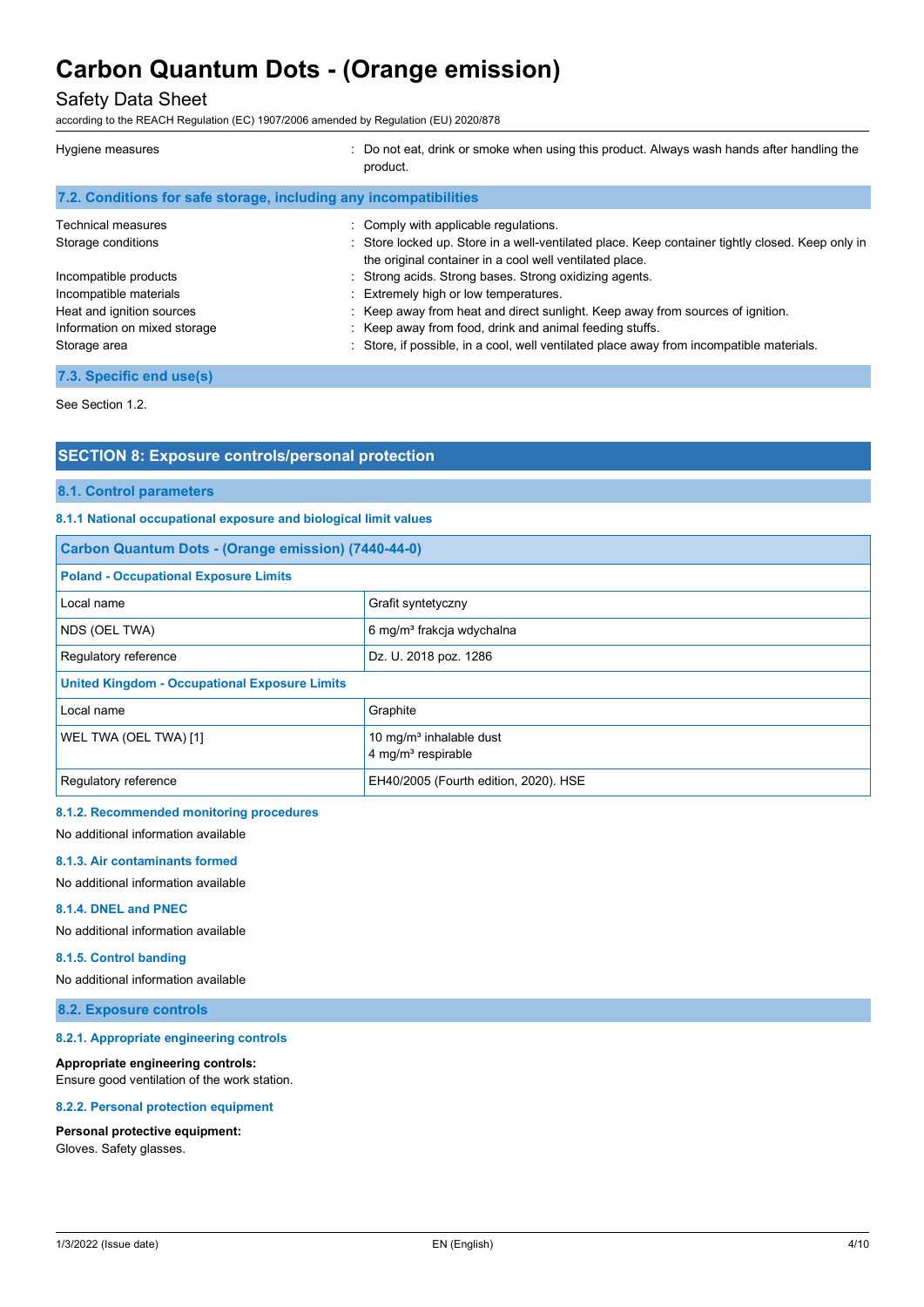### Safety Data Sheet

according to the REACH Regulation (EC) 1907/2006 amended by Regulation (EU) 2020/878

### **Personal protective equipment symbol(s):**



#### **8.2.2.1. Eye and face protection**

#### **Eye protection:**

Safety glasses. Use splash goggles when eye contact due to splashing is possible. In case of dust production: protective goggles

#### **8.2.2.2. Skin protection**

#### **Skin and body protection:**

According to the conditions of use, protective gloves, apron, boots, head and face protection must be worn

#### **Hand protection:**

Protective gloves. Choosing the proper glove is a decision that depends not only on the type of material, but also on other quality features, which differ for each manufacturer. The breakthrough time of the selected gloves must be greater than the intended use period. Gloves must be replaced after each use and whenever signs of wear or perforation appear

#### **8.2.2.3. Respiratory protection**

#### **Respiratory protection:**

In case of insufficient ventilation, wear suitable respiratory equipment

#### **8.2.2.4. Thermal hazards**

No additional information available

#### **8.2.3. Environmental exposure controls**

#### **Environmental exposure controls:**

Avoid release to the environment.

#### **Consumer exposure controls:**

Always wash hands after handling the product. Avoid contact with skin and eyes. Do not eat, drink or smoke during use.

### **SECTION 9: Physical and chemical properties**

#### **9.1. Information on basic physical and chemical properties**

| <b>Physical state</b>                           | : Liguid                              |
|-------------------------------------------------|---------------------------------------|
| Colour                                          | Brown. (DMF:NaOH).                    |
| Appearance                                      | Liquid.                               |
| Odour                                           | Odourless.                            |
| Odour threshold                                 | Not available                         |
| Melting point                                   | Not applicable                        |
| Freezing point                                  | Not available                         |
| Boiling point                                   | Not available                         |
| Flammability                                    | Not applicable                        |
| <b>Explosive limits</b>                         | Not available                         |
| Lower explosive limit (LEL)                     | Not available                         |
| Upper explosive limit (UEL)                     | Not available                         |
| Flash point                                     | Not available                         |
| Decomposition temperature                       | Not available                         |
| рH                                              | Not available                         |
| Viscosity, kinematic                            | Not available                         |
| Solubility                                      | soluble in water. Soluble in ethanol. |
| Partition coefficient n-octanol/water (Log Kow) | Not available                         |
| Vapour pressure                                 | Not available                         |
| Vapour pressure at 50 °C                        | Not available                         |
| Density                                         | Not available                         |
| Relative density                                | Not available                         |
| Relative vapour density at 20 °C                | Not available                         |
| Particle size                                   | Not applicable                        |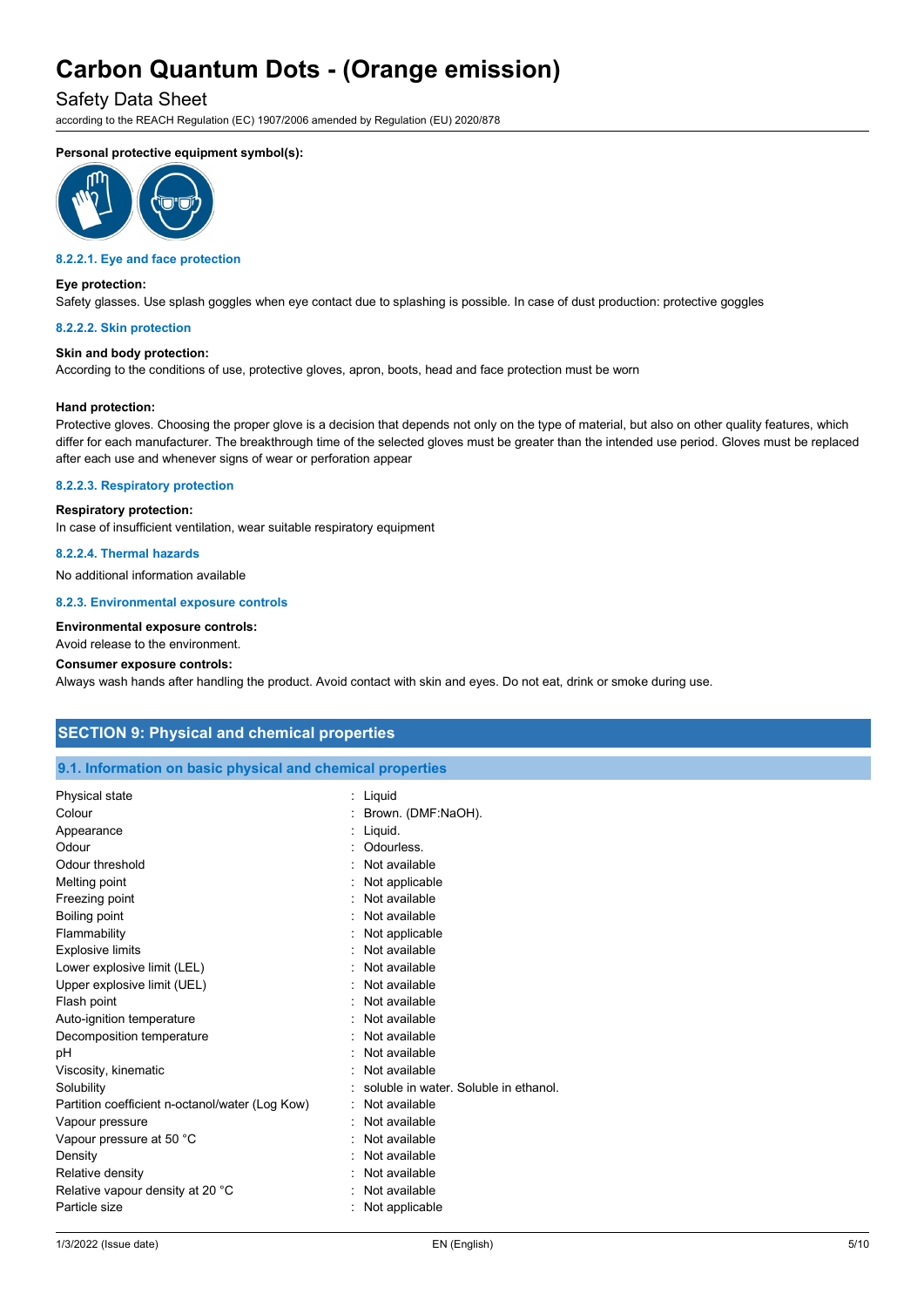## Safety Data Sheet

according to the REACH Regulation (EC) 1907/2006 amended by Regulation (EU) 2020/878

| Particle size distribution     | : Not applicable |
|--------------------------------|------------------|
| Particle shape                 | : Not applicable |
| Particle aspect ratio          | : Not applicable |
| Particle aggregation state     | : Not applicable |
| Particle agglomeration state   | : Not applicable |
| Particle specific surface area | : Not applicable |
| Particle dustiness             | : Not applicable |

#### **9.2. Other information**

#### **9.2.1. Information with regard to physical hazard classes**

No additional information available

#### **9.2.2. Other safety characteristics**

No additional information available

| <b>SECTION 10: Stability and reactivity</b> |  |
|---------------------------------------------|--|
|---------------------------------------------|--|

#### **10.1. Reactivity**

The product is non-reactive under normal conditions of use, storage and transport.

**10.2. Chemical stability**

Stable under normal conditions.

**10.3. Possibility of hazardous reactions**

No dangerous reactions known under normal conditions of use.

#### **10.4. Conditions to avoid**

None under recommended storage and handling conditions (see section 7).

**10.5. Incompatible materials**

Strong acids. Strong bases. Strong oxidizing agents.

**10.6. Hazardous decomposition products**

Under normal conditions of storage and use, hazardous decomposition products should not be produced. Carbon oxides (CO, CO2).

### **SECTION 11: Toxicological information**

#### **11.1. Information on hazard classes as defined in Regulation (EC) No 1272/2008**

| Acute toxicity (oral)             | · Not classified                    |
|-----------------------------------|-------------------------------------|
| Acute toxicity (dermal)           | · Not classified                    |
| Acute toxicity (inhalation)       | : Not classified                    |
| Skin corrosion/irritation         | : Not classified                    |
| Serious eye damage/irritation     | : Causes serious eye irritation.    |
| Respiratory or skin sensitisation | : Not classified                    |
| Germ cell mutagenicity            | · Not classified                    |
| Carcinogenicity                   | : Not classified                    |
| Reproductive toxicity             | : Not classified                    |
| STOT-single exposure              | : May cause respiratory irritation. |
| STOT-repeated exposure            | : Not classified                    |
| Aspiration hazard                 | : Not classified                    |

#### **11.2. Information on other hazards**

No additional information available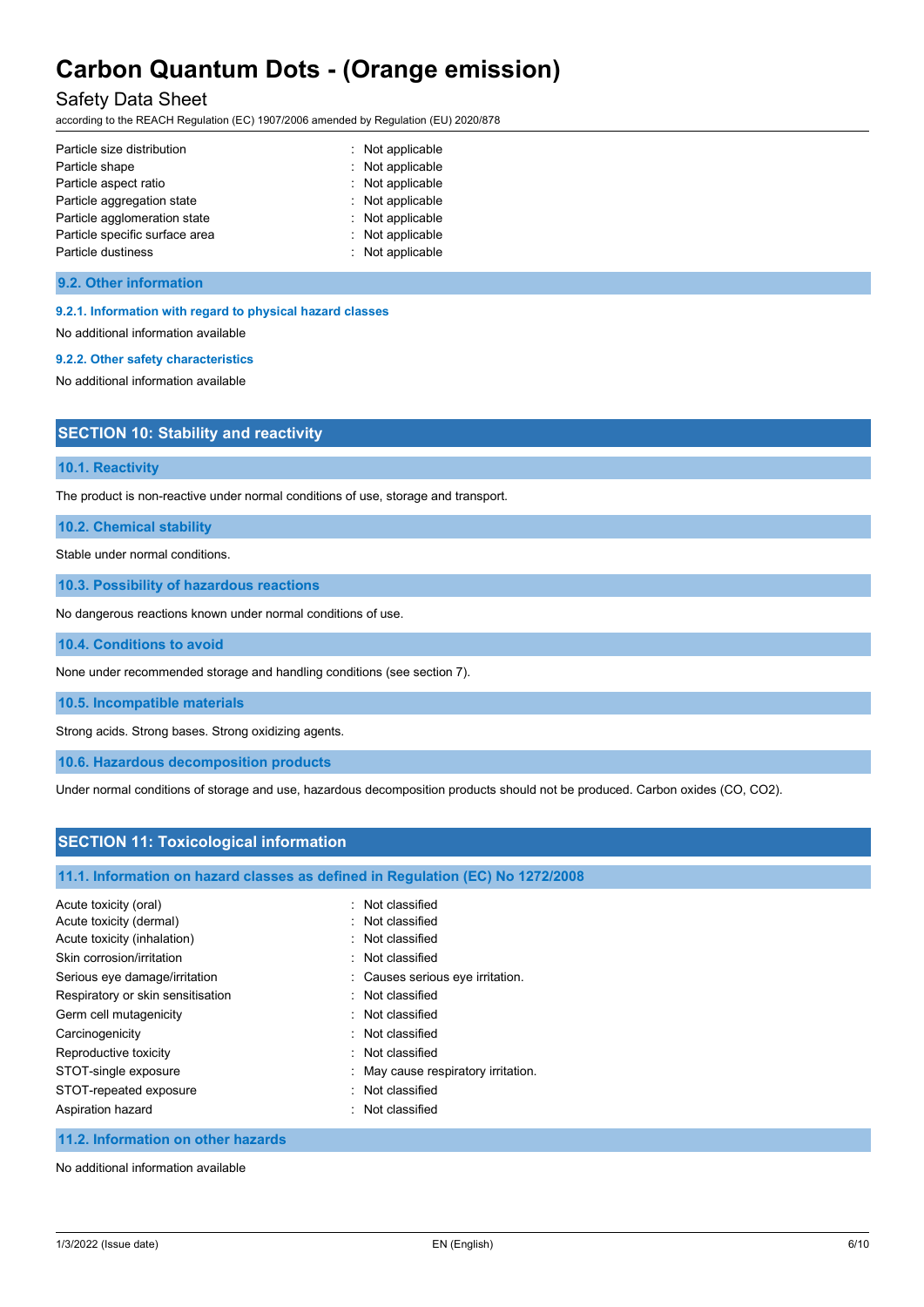## Safety Data Sheet

according to the REACH Regulation (EC) 1907/2006 amended by Regulation (EU) 2020/878

| <b>SECTION 12: Ecological information</b>                                                         |                                                                                                                                              |
|---------------------------------------------------------------------------------------------------|----------------------------------------------------------------------------------------------------------------------------------------------|
| 12.1. Toxicity                                                                                    |                                                                                                                                              |
| Ecology - general<br>Hazardous to the aquatic environment, short-term                             | The product is not considered harmful to aquatic organisms nor to cause long-term adverse<br>effects in the environment.<br>: Not classified |
| (acute)<br>Hazardous to the aquatic environment, long-term<br>(chronic)<br>Not rapidly degradable | : Not classified                                                                                                                             |
| 12.2. Persistence and degradability                                                               |                                                                                                                                              |
| No additional information available                                                               |                                                                                                                                              |
| 12.3. Bioaccumulative potential                                                                   |                                                                                                                                              |
| No additional information available                                                               |                                                                                                                                              |
| 12.4. Mobility in soil                                                                            |                                                                                                                                              |
| No additional information available                                                               |                                                                                                                                              |
| 12.5. Results of PBT and vPvB assessment                                                          |                                                                                                                                              |
| No additional information available                                                               |                                                                                                                                              |
| 12.6. Endocrine disrupting properties                                                             |                                                                                                                                              |
| No additional information available                                                               |                                                                                                                                              |
| 12.7. Other adverse effects                                                                       |                                                                                                                                              |

No additional information available

| <b>SECTION 13: Disposal considerations</b> |                                                                                                                                                    |  |
|--------------------------------------------|----------------------------------------------------------------------------------------------------------------------------------------------------|--|
| 13.1. Waste treatment methods              |                                                                                                                                                    |  |
|                                            |                                                                                                                                                    |  |
| Regional legislation (waste)               | : Disposal must be done according to official regulations.                                                                                         |  |
| Waste treatment methods                    | : Dispose of contents/container in accordance with licensed collector's sorting instructions.                                                      |  |
| Product/Packaging disposal recommendations | : Completely empty the packaging prior to decontamination. Recycle the material as far as<br>possible. Comply with local regulations for disposal. |  |
| Ecology - waste materials                  | : Avoid release to the environment.                                                                                                                |  |
| European List of Waste (LoW) code          | $\therefore$ 06 13 03 - carbon black                                                                                                               |  |
|                                            | 06 13 02 $^*$ - spent activated carbon (except 06 07 02)                                                                                           |  |
|                                            | 19 09 04 - spent activated carbon                                                                                                                  |  |

## **SECTION 14: Transport information**

| In accordance with ADR / IMDG / IATA / ADN / RID |                                          |               |               |               |
|--------------------------------------------------|------------------------------------------|---------------|---------------|---------------|
| <b>ADR</b>                                       | <b>IMDG</b><br><b>IATA</b><br><b>ADN</b> |               | <b>RID</b>    |               |
| 14.1. UN number or ID number                     |                                          |               |               |               |
| Not regulated                                    | Not regulated                            | Not regulated | Not regulated | Not regulated |
| 14.2. UN proper shipping name                    |                                          |               |               |               |
| Not regulated                                    | Not regulated                            | Not regulated | Not regulated | Not regulated |
| 14.3. Transport hazard class(es)                 |                                          |               |               |               |
| Not regulated                                    | Not regulated                            | Not regulated | Not regulated | Not regulated |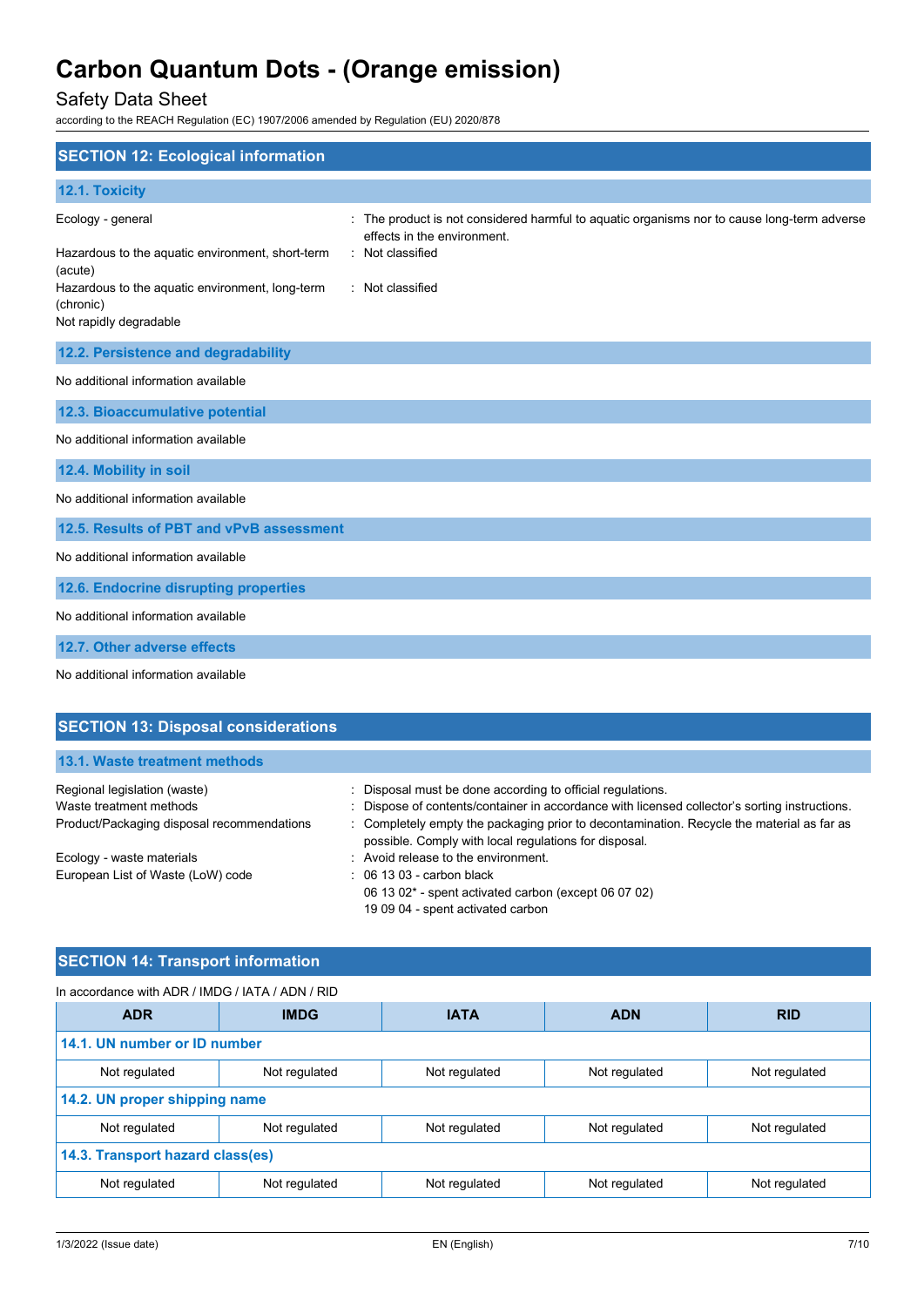### Safety Data Sheet

according to the REACH Regulation (EC) 1907/2006 amended by Regulation (EU) 2020/878

| <b>ADR</b>                             | <b>IMDG</b>   | <b>IATA</b><br><b>ADN</b> |               | <b>RID</b>    |
|----------------------------------------|---------------|---------------------------|---------------|---------------|
| 14.4. Packing group                    |               |                           |               |               |
| Not regulated                          | Not regulated | Not regulated             | Not regulated | Not regulated |
| <b>14.5. Environmental hazards</b>     |               |                           |               |               |
| Not regulated                          | Not regulated | Not regulated             | Not regulated | Not regulated |
| No supplementary information available |               |                           |               |               |
|                                        |               |                           |               |               |

## **14.6. Special precautions for user**

#### **Overland transport**

Not regulated

## **Transport by sea**

Not regulated

**Air transport** Not regulated

#### **Inland waterway transport** Not regulated

**Rail transport**

Not regulated

**14.7. Maritime transport in bulk according to IMO instruments**

Not applicable

### **SECTION 15: Regulatory information**

**15.1. Safety, health and environmental regulations/legislation specific for the substance or mixture**

#### **15.1.1. EU-Regulations**

No REACH Annex XVII restrictions

Carbon Quantum Dots - (Orange emission) is not on the REACH Candidate List

Carbon Quantum Dots - (Orange emission) is not on the REACH Annex XIV List

Carbon Quantum Dots - (Orange emission) is not subject to Regulation (EU) No 649/2012 of the European Parliament and of the Council of 4 july 2012 concerning the export and import of hazardous chemicals.

Carbon Quantum Dots - (Orange emission) is not subject to Regulation (EU) No 2019/1021 of the European Parliament and of the Council of 20 June 2019 on persistent organic pollutants

Contains no substance subject to Regulation (EU) 2019/1148 of the European Parliament and of the Council of 20 June 2019 on the marketing and use of explosives precursors.

#### **15.1.2. National regulations**

No additional information available

**15.2. Chemical safety assessment**

No chemical safety assessment has been carried out

## **SECTION 16: Other information Abbreviations and acronyms:** ADN European Agreement concerning the International Carriage of Dangerous Goods by Inland Waterways ADR European Agreement concerning the International Carriage of Dangerous Goods by Road ATE Acute Toxicity Estimate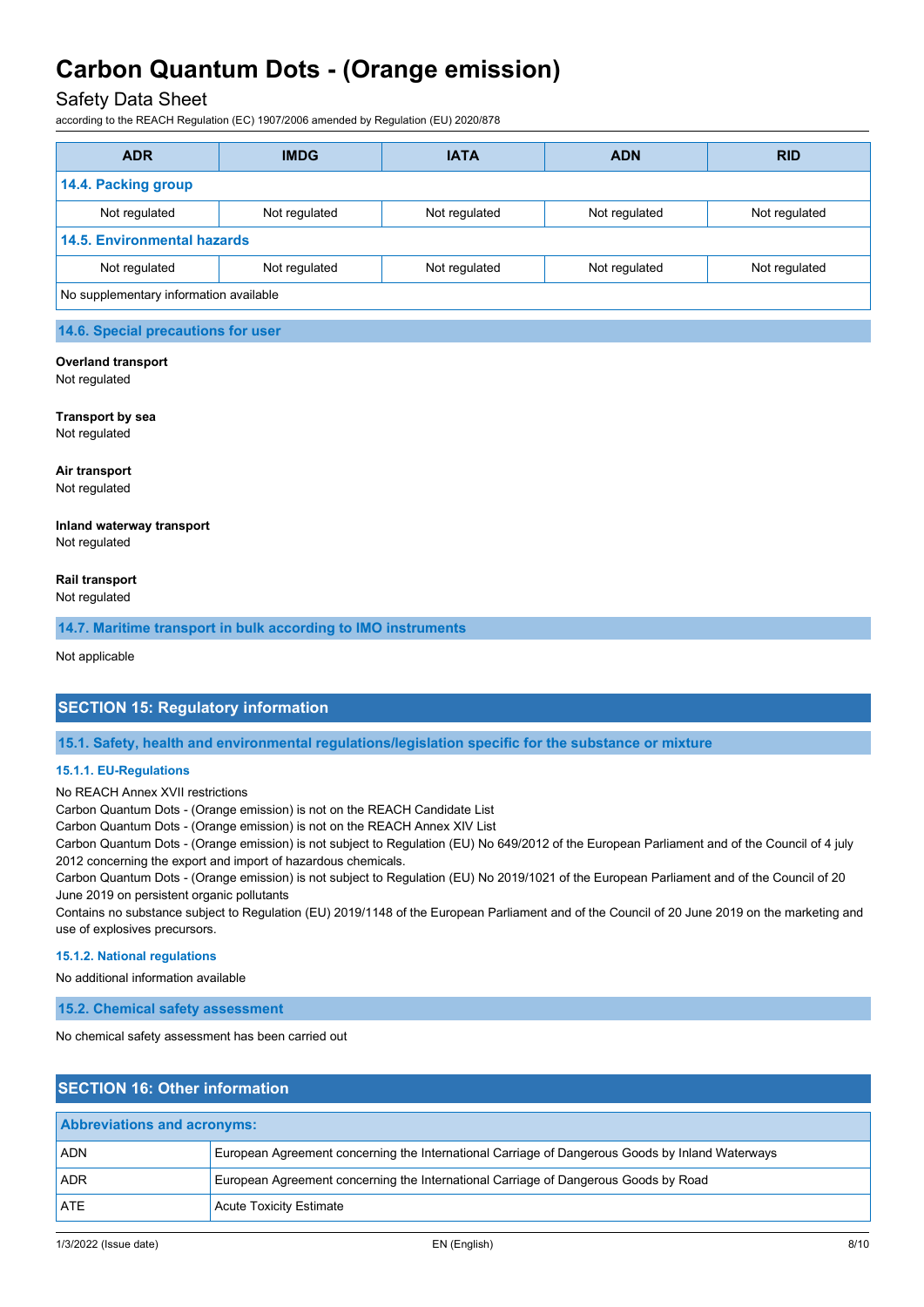## Safety Data Sheet

according to the REACH Regulation (EC) 1907/2006 amended by Regulation (EU) 2020/878

| <b>Abbreviations and acronyms:</b> |                                                                              |  |
|------------------------------------|------------------------------------------------------------------------------|--|
| <b>BCF</b>                         | <b>Bioconcentration factor</b>                                               |  |
| <b>BLV</b>                         | Biological limit value                                                       |  |
| <b>BOD</b>                         | Biochemical oxygen demand (BOD)                                              |  |
| COD                                | Chemical oxygen demand (COD)                                                 |  |
| <b>DMEL</b>                        | <b>Derived Minimal Effect level</b>                                          |  |
| <b>DNEL</b>                        | Derived-No Effect Level                                                      |  |
| EC-No.                             | European Community number                                                    |  |
| <b>EC50</b>                        | Median effective concentration                                               |  |
| EN                                 | European Standard                                                            |  |
| <b>IARC</b>                        | International Agency for Research on Cancer                                  |  |
| <b>IATA</b>                        | International Air Transport Association                                      |  |
| <b>IMDG</b>                        | International Maritime Dangerous Goods                                       |  |
| LC50                               | Median lethal concentration                                                  |  |
| LD50                               | Median lethal dose                                                           |  |
| <b>LOAEL</b>                       | Lowest Observed Adverse Effect Level                                         |  |
| <b>NOAEC</b>                       | No-Observed Adverse Effect Concentration                                     |  |
| <b>NOAEL</b>                       | No-Observed Adverse Effect Level                                             |  |
| <b>NOEC</b>                        | No-Observed Effect Concentration                                             |  |
| OECD                               | Organisation for Economic Co-operation and Development                       |  |
| OEL                                | Occupational Exposure Limit                                                  |  |
| <b>PBT</b>                         | Persistent Bioaccumulative Toxic                                             |  |
| <b>PNEC</b>                        | <b>Predicted No-Effect Concentration</b>                                     |  |
| <b>RID</b>                         | Regulations concerning the International Carriage of Dangerous Goods by Rail |  |
| <b>SDS</b>                         | Safety Data Sheet                                                            |  |
| <b>STP</b>                         | Sewage treatment plant                                                       |  |
| ThOD                               | Theoretical oxygen demand (ThOD)                                             |  |
| <b>TLM</b>                         | Median Tolerance Limit                                                       |  |
| VOC                                | Volatile Organic Compounds                                                   |  |
| CAS-No.                            | Chemical Abstract Service number                                             |  |
| N.O.S.                             | Not Otherwise Specified                                                      |  |
| vPvB                               | Very Persistent and Very Bioaccumulative                                     |  |

Data sources **in the sources** : Classification according to Regulation (EC) No. 1272/2008 [CLP]. ECHA (European Chemicals Agency). Supplier's safety documents.

| <b>Full text of H- and EUH-statements:</b>                                                                     |                                               |
|----------------------------------------------------------------------------------------------------------------|-----------------------------------------------|
| $Eve$ Irrit. 2                                                                                                 | Serious eye damage/eye irritation, Category 2 |
| H319                                                                                                           | Causes serious eye irritation.                |
| H335                                                                                                           | May cause respiratory irritation.             |
| <b>STOT SE 3</b><br>Specific target organ toxicity — Single exposure, Category 3, Respiratory tract irritation |                                               |